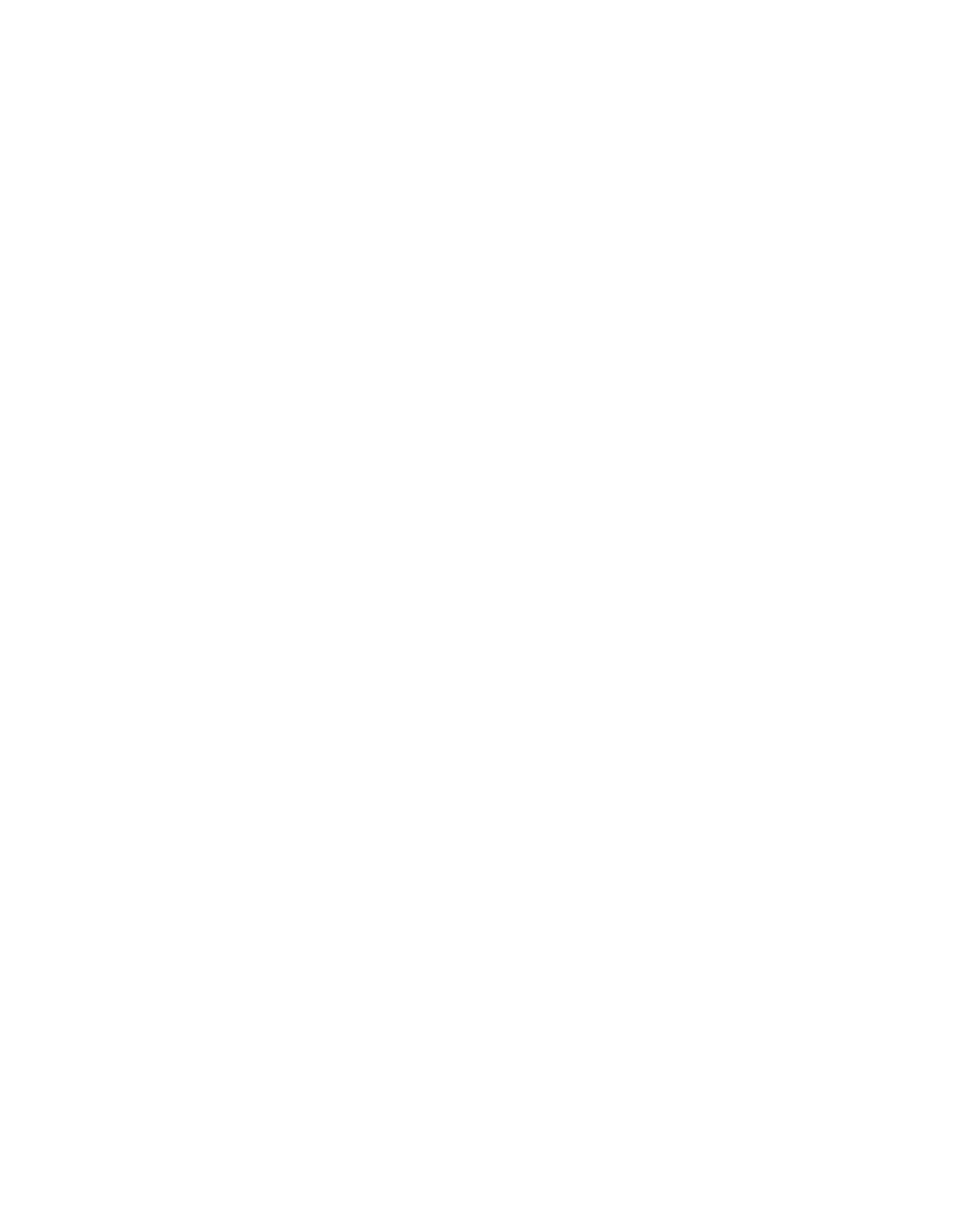# Table of Contents

- 4 Letter from the President and CEO
- **5** Executive Summary
- **6** Introduction and Methodology
- 7-13 Fueling Entrepreneurship: Advancing Innovation and the Life Sciences Ecosystem
	- Risk Capital
	- Networks
	- Training and Mentoring
	- Informational and Networking Programs
	- Real Estate and Innovation Space
	- Marketing and Communications
- 14 Appendix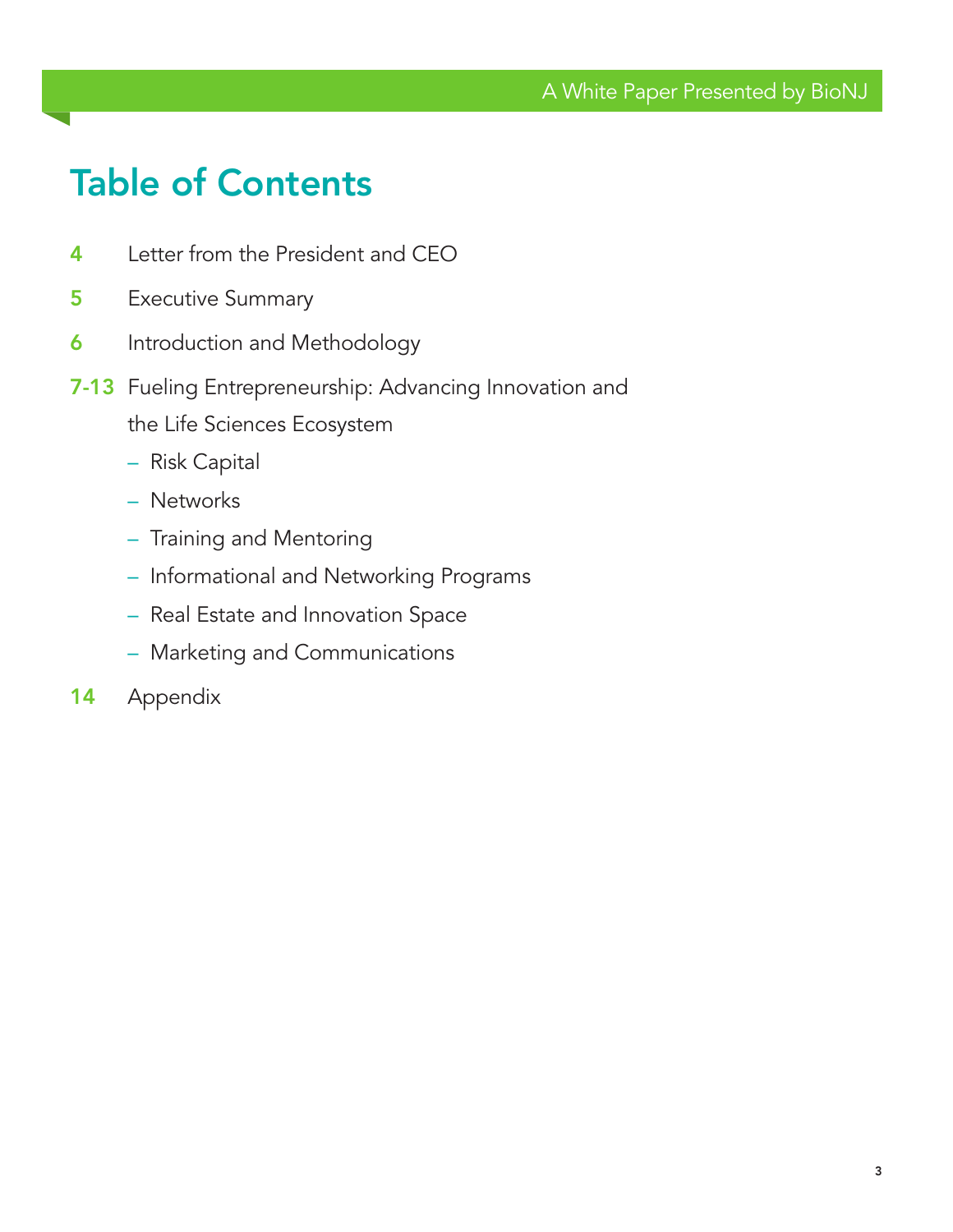# Letter from the President and CEO

February 4, 2016

To the New Jersey Life Sciences Community,

New Jersey and the surrounding region represents a hotbed of life sciences activity, boasting the full complement of large and small biopharmaceutical companies, universities and research institutions, service providers and talent working together to make meaningful advances in healthcare. Entrepreneurship is a critical component to ensuring the long-term growth and success of this region and specifically BioNovation, New Jersey's life sciences innovation cluster.

Entrepreneurs start companies, take calculated risks, innovate and build technologies and products, create jobs, and contribute to the regional economy, by providing a pipeline of opportunities for all stakeholders in BioNovation. Their efforts cannot be overestimated. As a community, we should do all we can to support entrepreneurship.

This white paper is based on the ongoing efforts of the BioNJ Entrepreneurship Advisory Committee charged with developing and promoting the ecosystem for life sciences with a particular emphasis on entrepreneurship. In concert with this white paper, we have released a survey of entrepreneurs in New Jersey, assessing the current landscape and what has worked. And what we need to do next. In the following pages, we report on several aspirational concepts and areas highlighted by the survey and advisory group, and provide a road map.

We have many people to thank for all of their efforts and hard work on moving this initiative forward and developing prescriptions for New Jersey's continued success.

We are very thankful to the BioNJ Entrepreneurship Advisory Committee, comprised of representatives of BDO USA, Cepter Biopartners, CohnReznick, COOonDemand, Domain Associates, Foundation Venture Capital Group, Mid-Atlantic Bio Angels, New Jersey Health Foundation, New Jersey Institute of Technology, New Jersey Small Business Development Center, Princeton University, Rowan University and Rutgers University for their guidance on this initiative.

We are especially grateful to New Jersey Health Foundation for partnering on this white paper and developing this valuable piece for the community, and to the BioNJ Board of Trustees and BioNJ Team for their tireless support for BioNovation and for Patients.

We hope you find this white paper informative and provocative, and heed it as a call-to-action to get involved in support of entrepreneurship in New Jersey.

Our intent with this white paper is to be aspirational yet practical and to study the opportunity and propose and advance programs and initiatives where feasible that will make a difference to our community and to the entrepreneurs who want to work and thrive here. We look forward to working with our Members and Partners and Friends to make a difference for our ecosystem.

*Because Patients Can't WaitSM*,

Debbie Hart President and CEO, BioNJ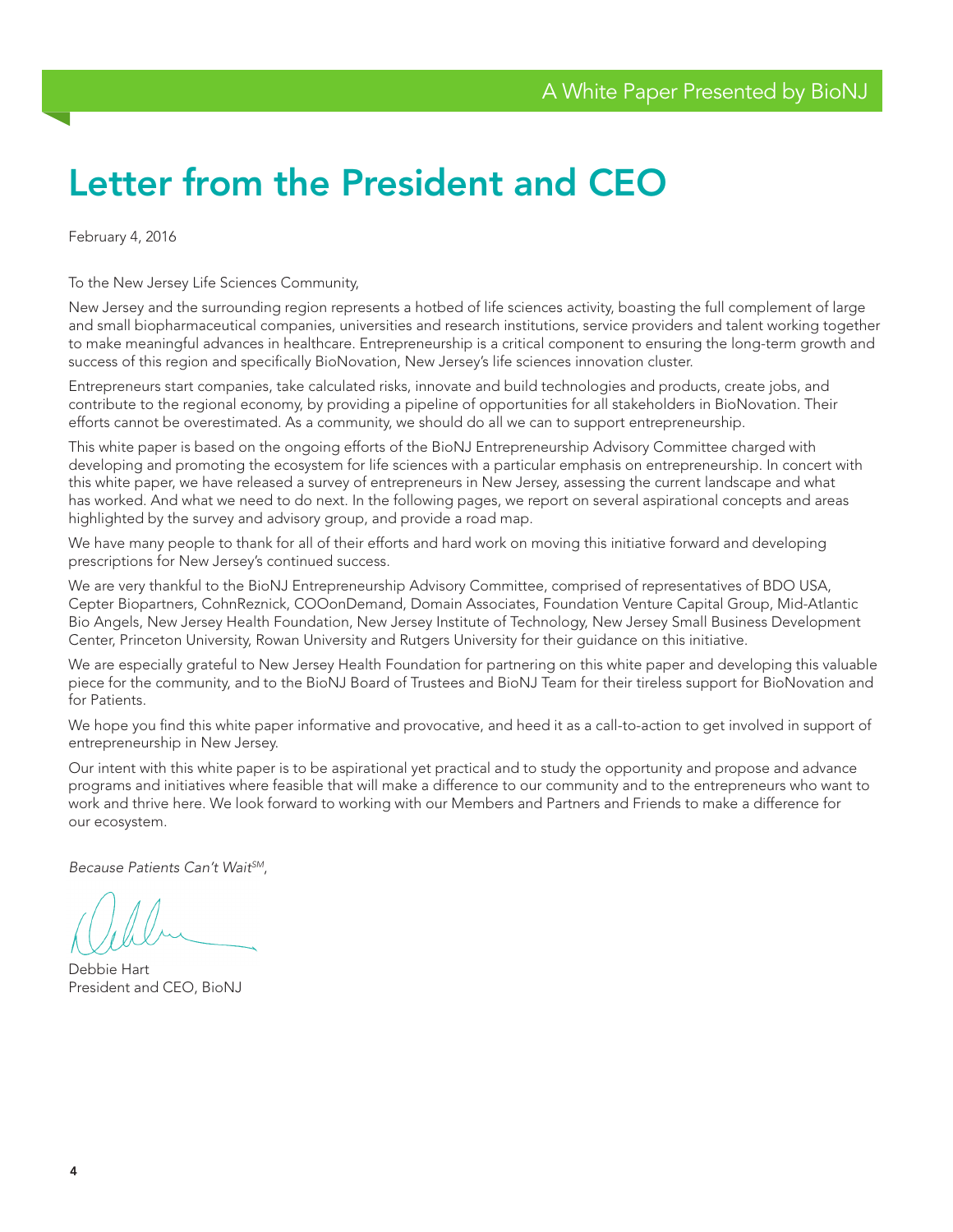# Executive Summary

Entrepreneurship is widely regarded as a critical component of any life sciences ecosystem. As a hallmark of any growing industry, entrepreneurship represents the early growth opportunities for the people, innovation and infrastructure of a region by creating new companies that promise to deliver products and technologies to the marketplace while achieving financial returns to investors and creating jobs. The ability to converge science and innovation with seed capital and the required talent is a very challenging proposition and many companies, and ecosystems, fail; however, those that do succeed bring enormous returns to all stakeholders. Accordingly, entrepreneurship is highly coveted and aggressively pursued all over the globe.

This white paper is intended to highlight key findings of a state-wide effort in New Jersey to identify areas to support the increasingly important role of life sciences entrepreneurship. Compiled in this report are significant recommendations from those in all areas of the life sciences ecosystem. The white paper provides findings and recommendations to improve the environment for entrepreneurs, the capital raising demands of the sector, the talent and networks required, the infrastructure and policy climate of the State, and marketing and communications for this vibrant and innovative cluster. The intended audiences are stakeholders from the public, private and academic sectors, with a specific focus for research universities, economic development authorities, innovative biopharmaceutical companies and their related industries, and the myriad institutions of higher education training the entrepreneurs of tomorrow.

The overarching recommendation is to coordinate activities among various stakeholders and support organizations such as BioNJ, research institutions, government and related entities, and industry, to incent and promote science, technology, and policy for life sciences entrepreneurship. The working group prioritized several major areas and made specific recommendations for each.

#### Risk Capital

- Create a portfolio of seed capital and venture funds in New Jersey
- Expand the offering and promote the use of existing financing programs (Angel Investor Tax Credit, NOLs)

#### **Networks**

- Create and maintain a robust angel network
- Establish an H1B Visa program with universities
- Establish partnerships with local, regional, and national groups focused on entrepreneurship development and enhancement

#### Training and Mentoring

- Create an "eLab"(Entrepreneurial Lab) type training program in higher education to promote technology commercialization
- Expand the use of Entrepreneurship Mentoring **Networks**
- Expand the use of partnering preparation programs

#### Informational and Networking Programs

- BioNJ would coordinate a state-wide effort that would include:
	- Educational seminars (topic-specific)
	- Funding programs (government, corporate, philanthropic, etc. funding source)
	- Networking events (thematic: science, money, know-how)
	- Celebrations (honoring those who have made a difference)

#### Real Estate and Innovation Space

- Develop a guide to incubators, accelerators and specialty real estate
- Develop a proposal to study how to expand on and network existing infrastructure

#### Marketing and Communications

- Develop and implement an integrated effort at State level to promote New Jersey as a robust life sciences ecosystem
- Create and support a multi-year branding, advertising and marketing campaign, engaging the ecosystem and utilizing every significant media channel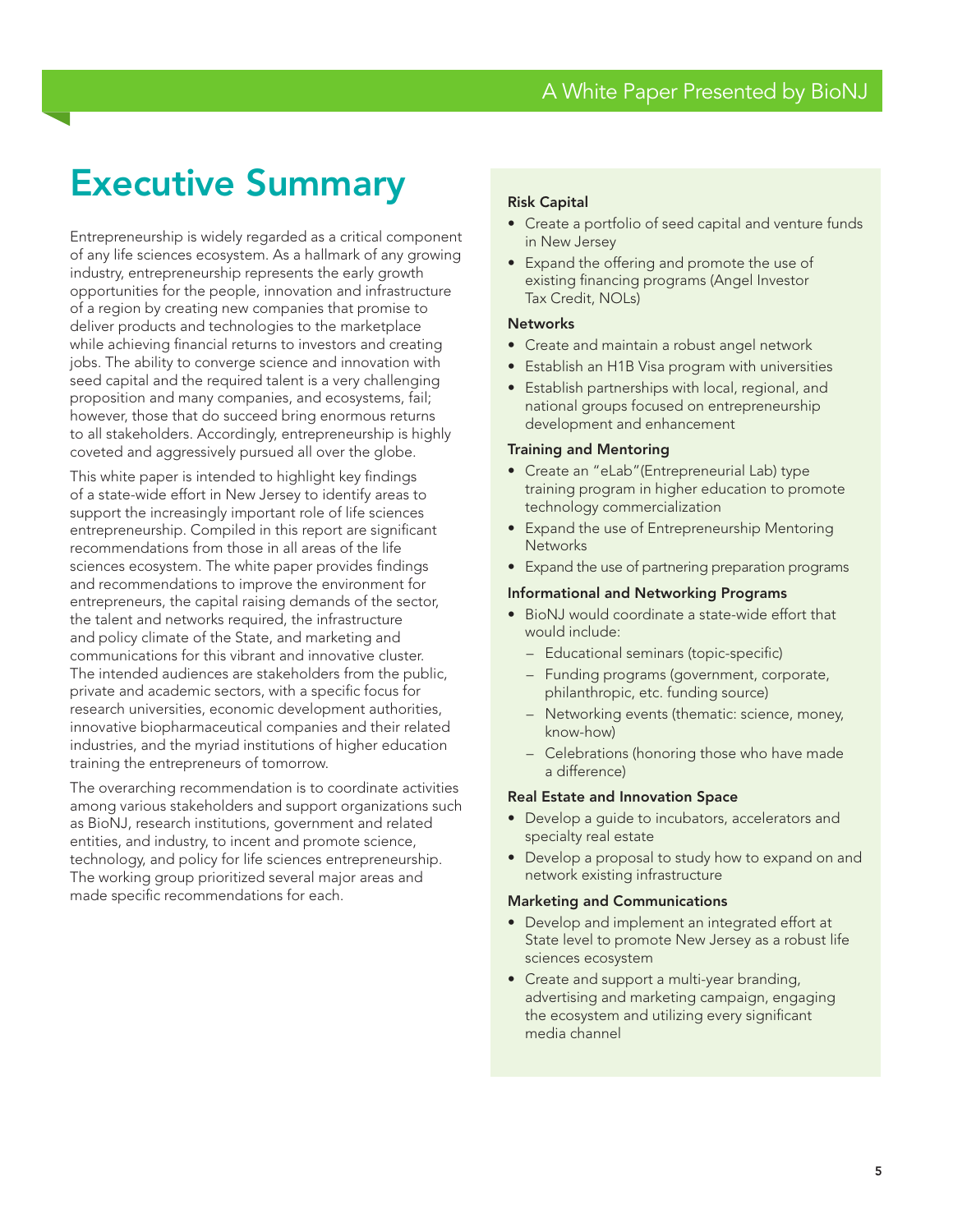## Introduction and Methodology

The BioNovation Life Science Ecosystem, as conceived by BioNJ, is the biocluster representing the innovative capacity for the biopharma and life sciences industry in New Jersey and reflects the industry's leadership in drug development. Starting with the traditional pharmaceutical industry and the beginnings of biotechnology in the last century, and in more recent years as technological advances blur the lines between these fields, "biopharma" represents an ideal environment for entrepreneurs. And historically, New Jersey has proved to be a national leader. The successes in New Jersey are remarkable and while there are too many to count, here there are a few points to consider.

First, the number of companies in the traditional biotechnology sector grew from 80 companies in 1998 to nearly 400 in 2016. Overall, the sector totaled 212,500 in direct and indirect employment. The industry's footprint makes its mark all over the State with over 3,100 establishments ranging from research and development scientists to headquarters with general, legal, and administrative personnel, to manufacturing and distribution. Collectively, the New Jersey base has ties to over 50% of the new molecular entities and biologics approved by the FDA from 2011 through 2015. In short, New Jersey is an undisputed leader in biopharma.

To develop recommendations for future growth of the sector, BioNJ, the life sciences trade group in New Jersey, established the Entrepreneurship Advisory Committee, comprised of entrepreneurs, representatives from higher education and research universities, economic development, foundation and venture capital firms, entrepreneurs and specialists in early stage company formation, and financial and accounting firms. These representatives had specific personal and/or professional experience in entrepreneurship or working with entrepreneurial enterprises. These included university technology transfer and new ventures groups, organizations focused on early stage investing, NJ Economic Development Authority and Small Business Development Centers, business service firms with specialties in life science

operations and financial management, and entrepreneurs. Further, the group conducted a first of its kind survey of life sciences entrepreneurs in the State to gauge experiences directly from those in the community.

The group met regularly from the end of 2014 through 2015 and was guided by several central questions: What is the current state of life sciences entrepreneurship in New Jersey? What can be done to enhance, promote and improve the climate for life sciences entrepreneurs? What are the limiting factors to more fully unlock the entrepreneurial spirit and efforts of those in the State? What are key areas where stakeholders can contribute to improve the early pipeline of new life sciences companies, support growing and emerging life sciences companies, and foster a meaningful culture of entrepreneurship in New Jersey?

BioNJ conducted a survey of life sciences entrepreneurs in New Jersey to assess sentiment and identify what this community has found that has worked in support of entrepreneurship. The survey was developed by the Entrepreneurship Advisory Committee of BioNJ, launched in September, 2015, and sent to various networks active in life sciences entrepreneurship in New Jersey. Responses were collected over several weeks and data were tabulated, analyzed and interpreted. Respondents represented the start-up experiences of over 90 life sciences companies. While these data are the subject of a separate report, some of the findings are referenced in this white paper where applicable.

The themes identified by the Committee are described below with recommendations for action by domain experts. The major areas relate to risk capital, network development and forums, training and mentoring, innovation space and communications.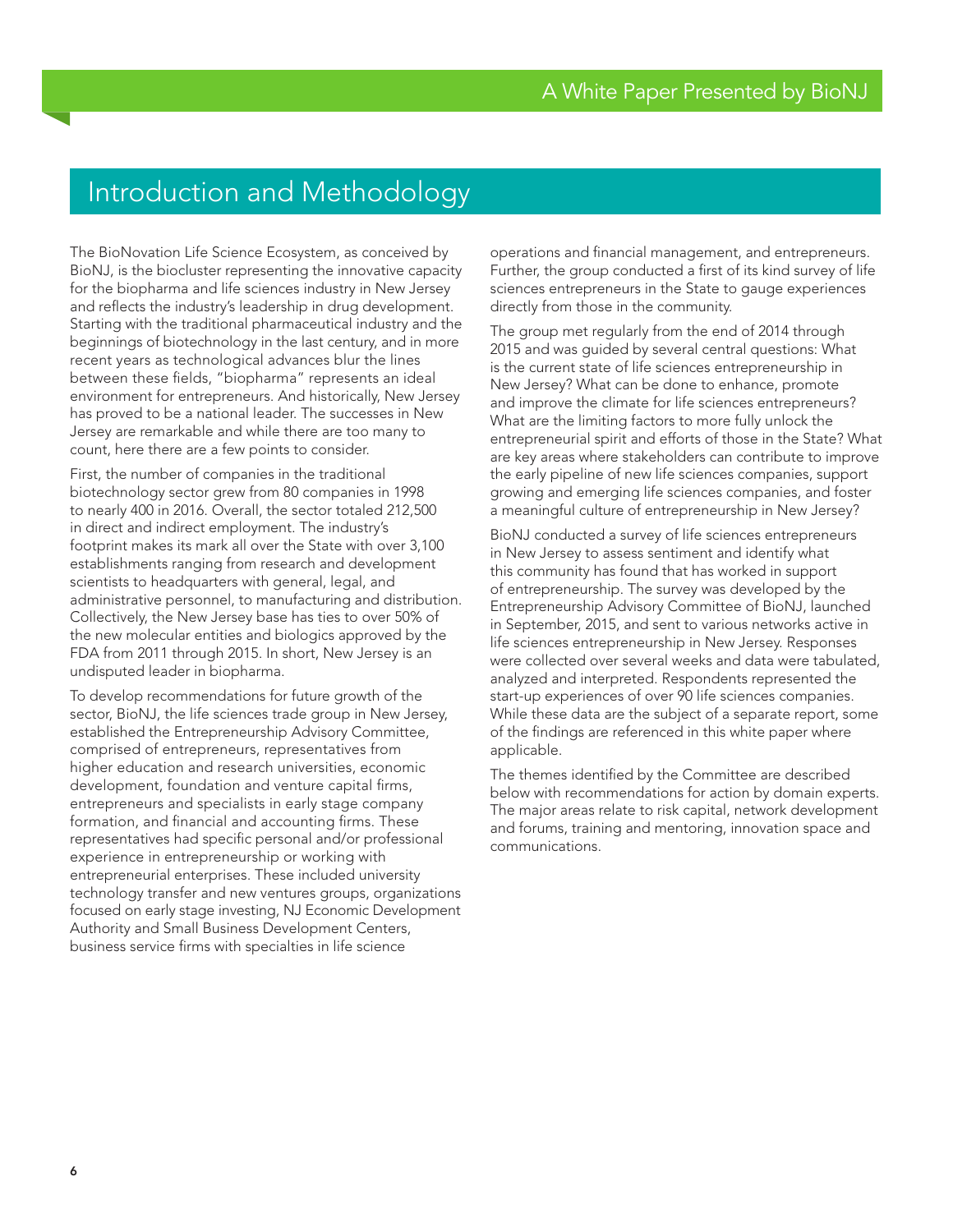## Fueling Entrepreneurship: Advancing Innovation and the Life Sciences Ecosystem

New Jersey has a long history of successful life science research and development, as well as a number of highly recognized scientists, researchers and innovators. From 1985 to 2010, the Commission on Science and Technology was responsible for the development and oversight of programs promoting science and technology research and entrepreneurship in New Jersey.

In recent years, organizations such as BioNJ, the life sciences trade association for New Jersey and official affiliate of the national Biotechnology Innovation Organization (BIO; formerly Biotechnology Industry Organization) and others, have worked to promote meaningful advances in support of science and industry policy.

Several states have developed and implemented long-term policies marked by significant investment of state funding (See Appendix). Massachusetts, as one example, in 2008 implemented the Massachusetts Life Science Act, a \$1 billion, 10-year effort to create jobs and support research. In addition to making financial investments in public and private institutions for research and development and commercialization, the mission of the Massachusetts program is to promote connections among sectors of the life sciences community. Specific initiatives include programs for funding, tax and talent development.

Meanwhile, New Jersey maintains distinct advantages nationally and globally with respect to talent, especially in drug and commercial development, and industry presence and infrastructure, and there is remarkable opportunity to build on and solidify this position for the next generation.

#### Recommendation:

The major recommendation is to focus and coordinate various public and private support initiatives in the life sciences sectors, including activities of organizations such as BioNJ, research institutions, government and related entities, and industry, to promote science, technology, and policy for life sciences entrepreneurship.

Each of the specific areas listed below will require input and support from the private, public and academic sectors. Advancement of meaningful policies and programs for entrepreneurship can be best achieved through coordinated effort and specific areas to support. Recommendations are enumerated below.

## Risk Capital

Venture and seed capital are critical components to an entrepreneurial ecosystem. The community in New Jersey dedicated to and dependent on venture capital enjoyed a strong recent history of venture funding though overall levels have not recovered from the decline of the financial markets in the past several years. Life sciences venture funding in New Jersey has averaged \$138mm annually from 2010-2014, much lower than in previous years. A review of available data from sources such as the PricewaterhouseCoopers MoneyTree™ Report, analysis by BioNJ and responses from the Entrepreneurship Survey indicates that the availability of seed capital is especially limited for early stage, biopharma-focused New Jersey companies. Other life sciences regions and clusters benefit from a variety of funding mechanisms with demonstrated success beyond financial returns, including further development of the cluster in the form of job creation and economic growth.

BioNJ's Entrepreneurship Survey revealed that most life sciences companies in New Jersey have been established via self-funding and with "family and friends" and with less than \$200,000. Further, only a minority of entrepreneurs indicated that they had used State funding and tax credit programs. Given the technical and regulatory complexities of product and therapeutic development and the associated costs, estimated by Tufts to be \$2.6b for a new drug, life sciences companies require significant investment to achieve milestones. Clearly there is opportunity and need to support early stage funding and the establishment of additional life sciences companies in New Jersey.

The following chart highlights where various funding types are utilized during the lifecycle of a company. Early stage companies face significant challenges during the shift from concept to start-up, as illustrated, and these particular stages are areas where companies need additional support.



Source: The Company Financing Lifecycle–Primaxis Technology Ventures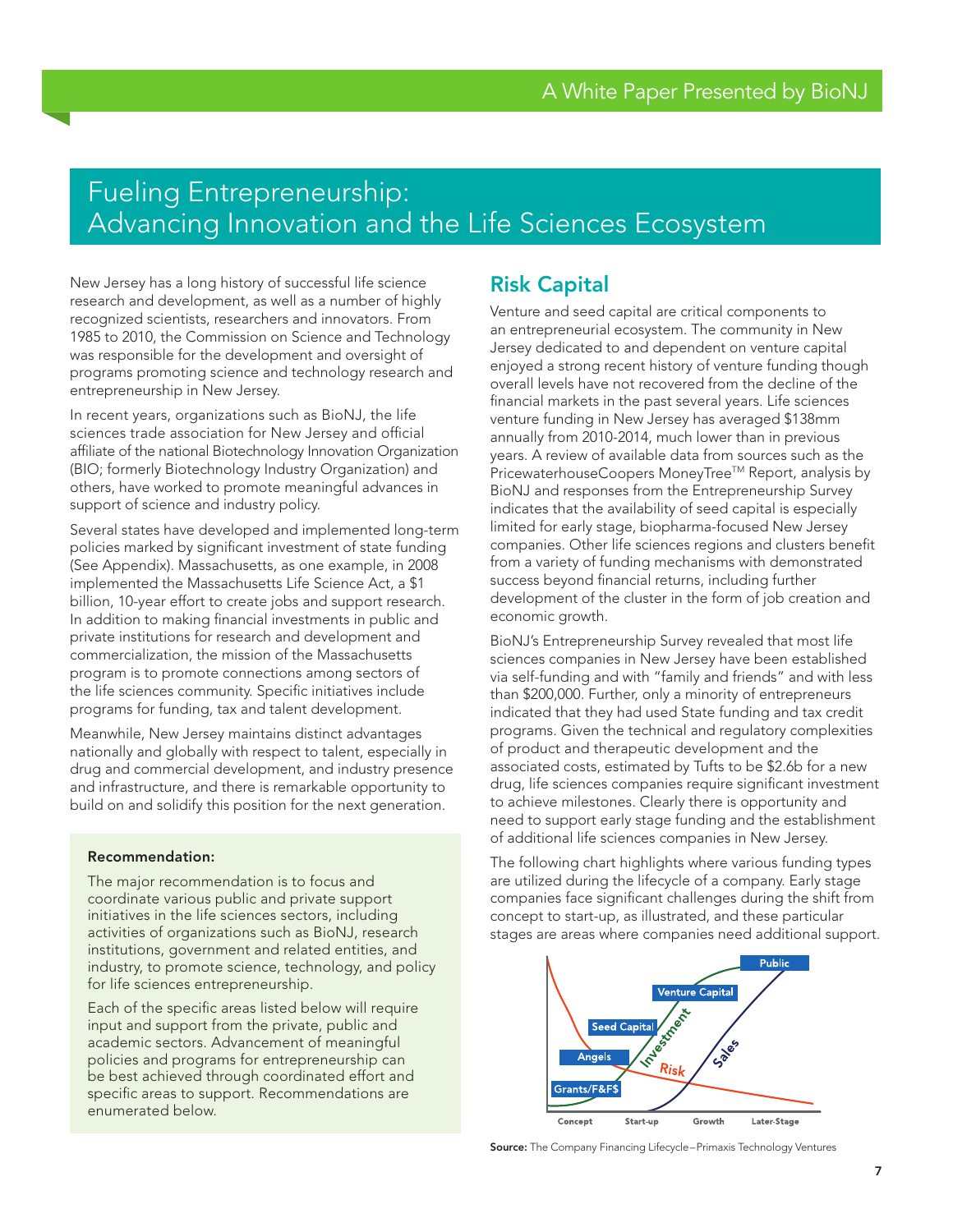## Create a portfolio of venture funds and seed capital in New Jersey

## *Life sciences-focused venture fund*

In 2004 and in 2008, the cluster that includes New Jersey was ranked #3 nationally in venture capital funding, according to the MoneyTree™ Report by PricewaterhouseCoopers and the National Venture Capital Association. Since that time however, while other regions have seen an increase in the amount of venture capital invested in the life sciences and the number of venture capital firms, New Jersey has had a dearth of venture capital to start life sciences companies and to grow emerging companies, thereby limiting the growth potential of the ecosystem The underlying causes are unclear. This capital is critical so that biopharmas can be established as early stage companies with pre-clinical technology and as emerging companies with development stage assets. Further, there are existing companies that require venture funding for later stage clinical development. Accordingly, there is considerable opportunity and need to develop a biopharma-focused venture fund to support the life sciences sector.

#### Recommendation:

Create a life sciences venture fund with a focus on developing the next generation of life sciences companies in the State. A targeted fund could be developed to achieve financial returns from funding start-ups and smaller, emerging companies.

Establish a working group to understand the dynamics of recent venture investments in New Jersey to determine the underlying cause and provide possibilities to address any gaps.

## *Angel Investor Matching fund*

Angels, the class of private investors providing personal capital and expertise into start-ups, represent an important avenue for entrepreneurs to start companies. Angels often have expertise in the medical, technical and/or business area that the entrepreneur intends to enter and thus the angel can offer unique insights and advice, as well as access to personal networks to accelerate the development of a new venture. By putting their personal money into the start-up, angels provide an ecosystem with a large number of 'seeds' to grow new companies.

Incentivizing angels through a matching fund mechanism would help stimulate investment from this community. The capital requirements for establishing life sciences start-ups often precludes the initial stage of seeding and a matching fund would help provide public leverage to private investment. Note: tax credits are addressed below in this report.

Angel investors often work together to pool resources and investments to provide seed capital to companies. There are just a few angel organizations active in New Jersey, such as Mid-Atlantic Bio Angels Group, Jumpstart New Jersey Angel Group. Survey respondents indicated that there is a lack of sufficient angel networks in the State to provide information exchange among angels and entrepreneurs in the life sciences space. New Jersey has some existing networks and there is an opportunity to coalesce these groups with a life sciences focus. Other states, such as North Carolina and Pennsylvania, have begun to address similar problems by providing seed funding to create and maintain angel networks, including identifying angels and providing networking forums and pitch forums to connect the investors with entrepreneurs.

#### Recommendation and Next Steps:

Establish a working group focused on developing a proposal to create a State-supported Angel Investor Matching Program that encompasses the following attributes: a) a State-funded early and pre-seed stage life sciences fund modeled after nation-wide best practices and containing appropriate match parameters determined by the group; b) support to administer the program and its investments using an angel network to be created through the existing life sciences focused angels in the New Jersey region; and, c) support to maintain a program series for periodic meetings and forums for stakeholders to support deal flow, including additional support for and expansion of the highly successful and much needed New Jersey Economic Development Authority's Founders and Funders program.

## *Technology development fund*

Many companies operate within the broader scope of biopharma and while not developers of therapeutics, they are critically important to the health and vibrancy of the ecosystem. These companies include makers of tools, animal models, bioassays, reagents and specialty analytics, as well as advanced instrumentation. Typically, the technology and know-how of these companies enjoy shorter development times and quicker-to-market products, and thus lower costs associated with founding these firms. Further, life sciences companies operating in this space are often not appropriate firms for venture investment. A separate fund to support technology development could help advance the development of these opportunities and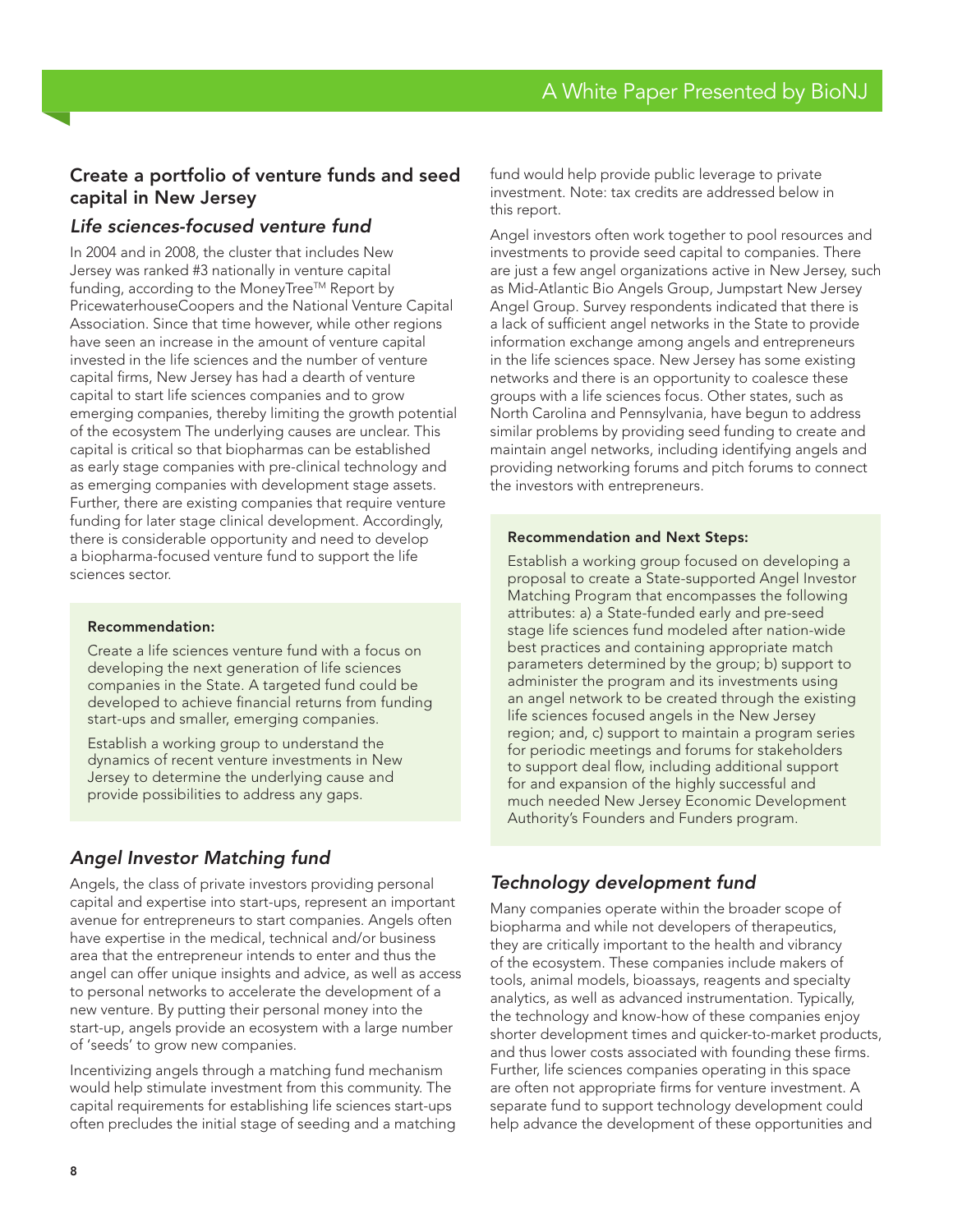create a host of new companies in this sector. A similar program is the QED Program, from the University Science Center in Philadelphia, aimed at supporting proof-ofconcept, largely for university-based researchers. Several New Jersey universities including Rutgers, Princeton and NJIT participate in the NSF I-Corps program that enables university researchers to explore commercialization potential of their inventions. Successful completion can result in a higher chance of obtaining SBIR/STTR funding.

#### Recommendation and Next Steps:

Establish a research university-led entrepreneurship consortium in New Jersey aimed at creating a State-funded, New Jersey-specific technology advancement fund for entrepreneurs from universities and the life sciences industry.

### *SBIR Matching Program*

Small Business Innovative Research (SBIR) grants are awarded to small businesses by the federal government to advance commercially attractive research and development projects. The program is intended for all types of technologies, such as IT, engineering etc., including biopharma. The SBIR and its sister STTR program are important for early stage funding after friends and family. The peer review nature of the program provides an independent validation for the entrepreneur's concepts. The program is very competitive with on average 16% of proposals being funded in 2012, according, to SBIR program. Given the unique challenges of biopharma product development, the level of funding from the SBIR program, while critically important, is insufficient. One model to bridge that gap is from Massachusetts, where they created the START program to support activities related to commercialization of SBIR-backed technologies. The additive funding enables recipients to develop important business and intelligence activities in parallel to the SBIRfunding R&D activities linked to commercialization, such as market assessments, intellectual property securement, and business plan drafting, among others.

Opportunity exists for New Jersey to provide matching funds for SBIR programs and to provide expanded assistance on grant application preparation to help promote New Jersey recipients of SBIR funds. Such a program will provide the aforementioned benefits enabling companies to develop stronger business and operational models while utilizing the federal SBIR program as a vetting source of promising technologies. Currently, the NJSBDC (Small Business Development Centers) operated by Rutgers University with both federal and State funding support are

able to provide some technical assistance to technology companies for SBIR submissions. This type of support can be strengthened to provide additional group seminars and 1:1 support with no infrastructure required of the State. Additionally, the opportunity exists for the creation of an SBIR Bridge Loan program to support companies between the two phases of SBIR funding, similar to a program New Jersey offered in the past.

Proposed by BioNJ, the New Jersey Commission on Science and Technology offered this bridge program and the survey respondents urged that its reinstatement be explored. Data from a comparable program in Massachusetts demonstrates specific benefits of their leveraged funding program in which companies were able to raise millions in additional funding, create jobs, and importantly engage hundreds of start-ups, advisors, reviewers, and service providers to create the next generation companies.

#### *"We need to try to be the State that gets the most SBIR dollars. We should heavily invest in facilitating young companies through the process."*

*– BioNJ Entrepreneurship Survey Respondent*

#### Recommendation and Next Steps:

Establish an SBIR program working group, led by the Entrepreneurship Advisory Committee at BioNJ, to consider and recommend an appropriate match program.

## Expand the offering and expand the use of Angel Investor Tax Credits

New Jersey offers an array of tax benefits including the R&D Tax Credit and Angel Investor Tax Credit, among others. While these are valuable tools to support entrepreneurship, challenges remain. First, the Angel Investor Tax Credit currently rests at 10%. Direct comparisons to other states' programs can be complicated by various features of the other programs, such as overall caps, total credit percentages, individual limits on investors and investments, and specific qualified industrial sectors that add caveats to meaningful comparisons. Maryland as one example provides significantly higher credits than New Jersey, up to 50%, limited to the biotechnology sector. That program has lower investor limits resulting in smaller awards and minimum investment amounts. To address limits on angel tax credits and incent investment activity in New Jersey, legislation has been advanced to increase the credit but was not passed into law in the most recent session.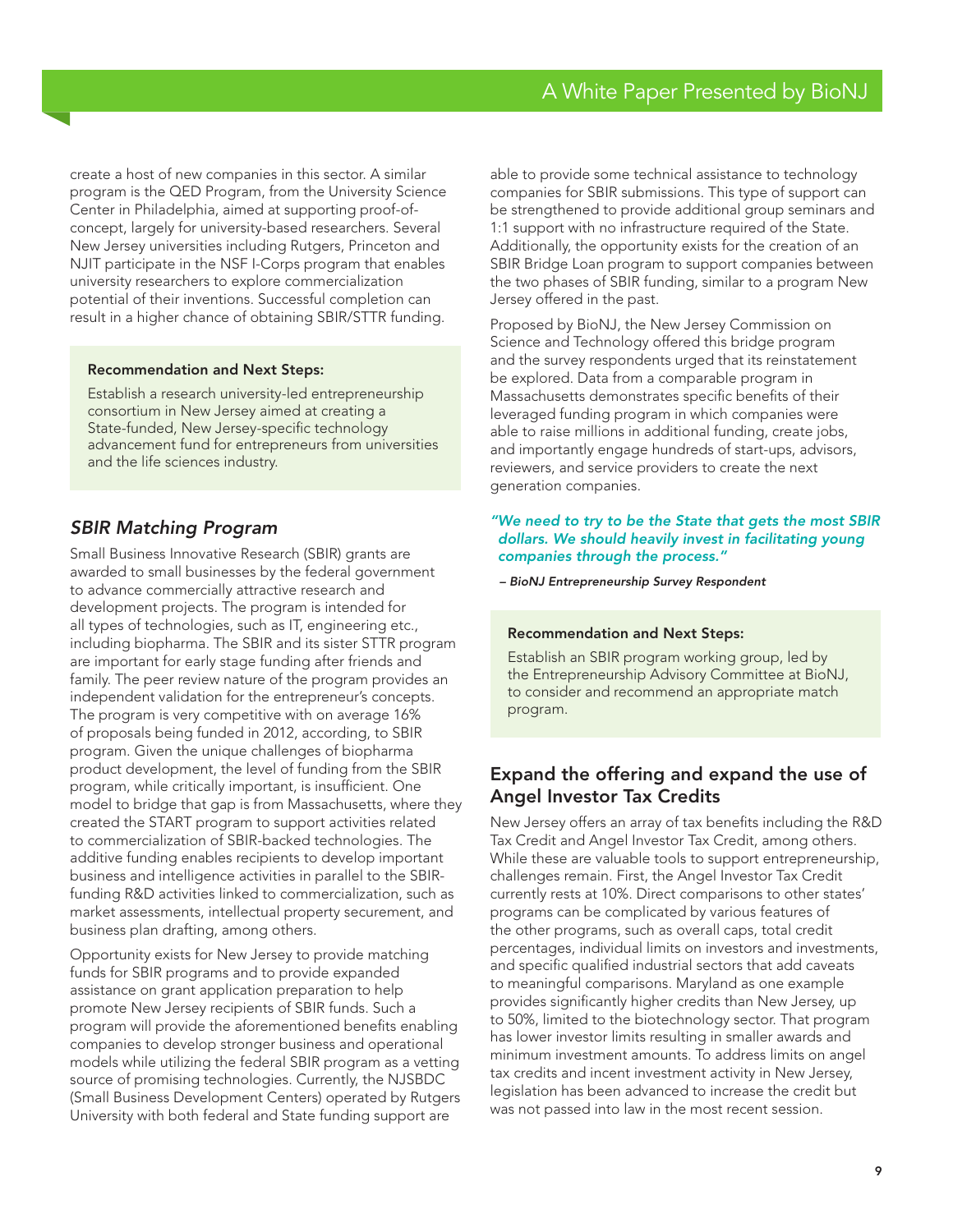The tax credit is also underutilized in its current form, either due to its lower rate than other states (e.g., 10%) or to insufficient awareness of the credit by the investor and entrepreneur communities. There is an opportunity to increase the proportion of participants in New Jersey utilizing the program by continuing to raise awareness of the program within the resident entrepreneur base in the State. Further, success rates for tax credit applications greatly increase when companies and entrepreneurs work directly with the NJEDA to address specific requirements before applying. To increase awareness, BioNJ has hosted webinars with the NJEDA on topics including the Angel Tax Credit program that can serve as a reference for additional outreach and augment the EDA's communications for the program.

#### Recommendation and Next Steps:

First, expand the Angel Investor Tax credit from 10% to a minimum of 25% to increase investment activity in the State. This could be accomplished without expanding the current pool of \$25MM but would require legislative support. Second, BioNJ should support the EDA's outreach and communications efforts via entrepreneurs, tax professionals, and related stakeholders about the credits to increase investment activity.

## Capital Gains Exclusion Tax

The Federal Small Business Stock Capital Gain Exclusion (Internal Revenue Code Section 1202) is an incentive program that rewards investments in companies with significant growth potential and synchronizes the timing of a capital investment and the angel investor's gain from the investment. New Jersey should consider instituting a similar incentive program focused on New Jersey business development. The exclusion of income for New Jersey income tax purposes could save investors tax dollars and could result in continued and increased investment into New Jersey. However, as the federal provision was made permanent only in December, there is currently limited data available to understand the impacts on state budgets and how a New Jersey-based version of this program could be tied to directly to business formation and investments in New Jersey. The potential for such a program in New Jersey should be explored.

#### Recommendation:

Establish a working group among tax professionals to consider a program for New Jersey.

## **Networks**

#### Create and maintain a vibrant angel network

Angel investors as described above are a critical source of seed capital and expertise to the life sciences ecosystem. They are however, by their nature, a disparate group, and differ in many ways, such as geography, investment making capability, technical and business expertise, among others. The survey indicates that there is insufficient networking and information sharing within the life sciences angel investor community to promote more optimal deal flow to these would-be investors from entrepreneurs requiring funding and partnerships.

#### Recommendation and Next Steps:

As proposed above for establishing an Angel Investor Matching Fund, network more comprehensively the angel community in the New Jersey region and provide a forum for self-identified angels to find opportunities and entrepreneurs. Develop and support regular programming to enable continued meaningful interactions of angels with entrepreneurs to promote funding and company formation and to promote New Jersey as an innovation and entrepreneurship ecosystem.

### Establish an H1B Visa program with Universities

Immigrants comprise a substantial portion of entrepreneurs in ecosystems, representing over half of companies started in Silicon Valley from 1995 to 2005, and New Jersey boasts among the most vibrant and diverse pools of entrepreneurs in the nation. The caps placed on H1B visa recipients make it challenging for this population to start businesses or join existing start-ups. One recent approach that is being implemented in Massachusetts to overcome this is a novel effort called The Global Entrepreneur in Residence Pilot Program (GEIR) at UMass. Participants in the program receive part-time work opportunities to support a capexemption application to the H1B process. A partner university serves as a sponsor for the petition while the entrepreneur establishes his company, which ultimately will become the sponsor. To qualify, candidates in the program must be a start-up entrepreneur in a leadership position (e.g., CEO, Co-Founder) within an early-stage venture, have sufficient degrees or backgrounds in STEM or related business fields, and establish the company in MA.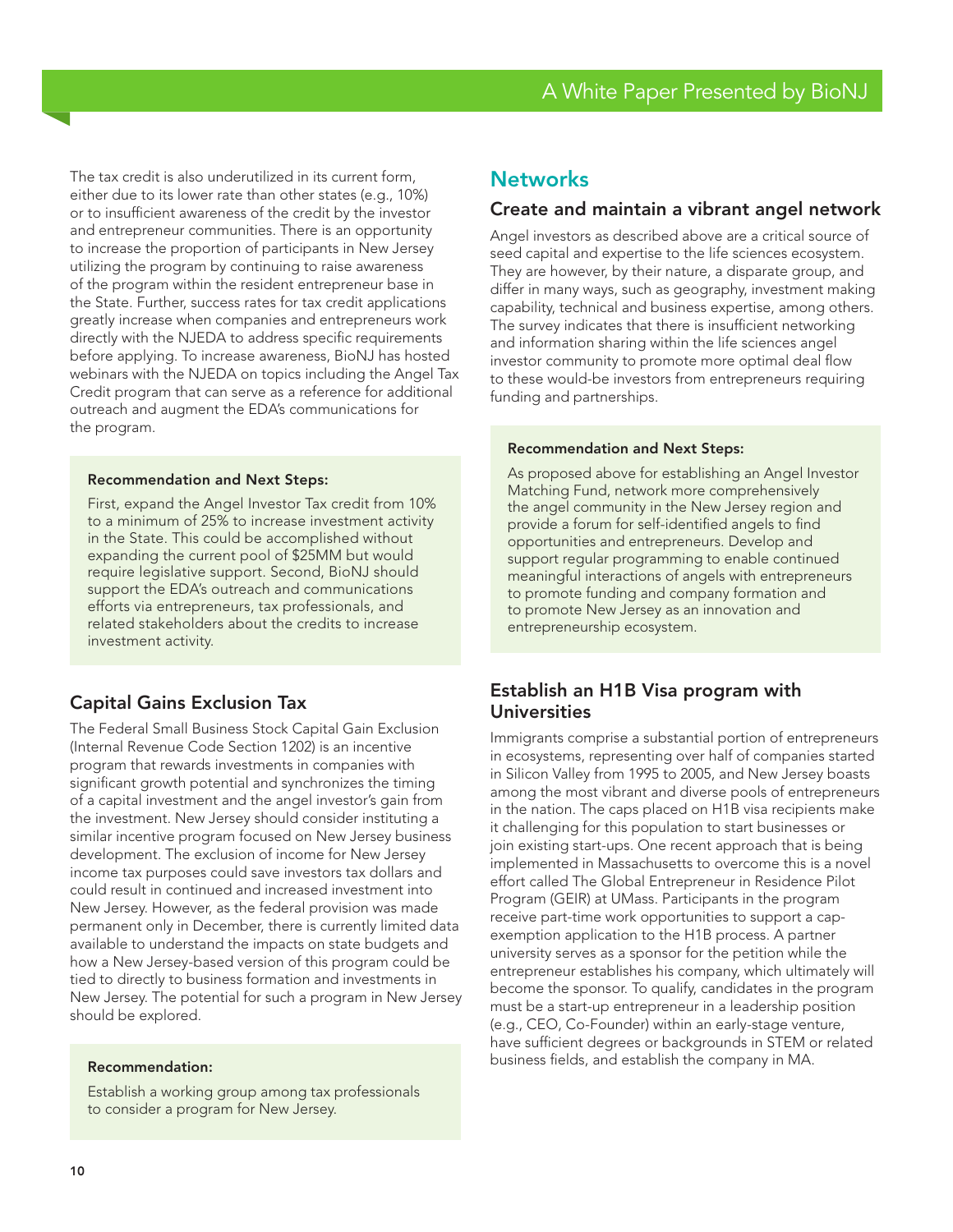#### Recommendation and Next Steps:

Establish a research university-led working group to evaluate how the GEIR program might be adapted to New Jersey and develop a pilot program with appropriate New Jersey Higher Education institutions. Possible participants include founders as well as support for international students to stay and work in existing start-ups.

## Establish partnerships with local, regional, and national groups

There are numerous organizations with direct and indirect efforts related to entrepreneurship. These include higher education offices dedicated to technology transfer, intellectual property management and new venture creation; funding organizations from venture capital, foundations, federal agencies, and private industry; existing meet-ups, social networking groups, student biotech 'clubs'; existing angel and entrepreneurship networks; support industries providing advice and resources on business formation, operations and technical and non-technical assistance.

#### Recommendation and Next Steps:

Develop a web-based resource guide with links to key organizations which would enable entrepreneurs to tap into existing infrastructure and expertise to facilitate networking and collaboration.

## Training and Mentoring

### **Training**

Training and mentoring are critical components of an entrepreneurial ecosystem, providing hands-on and experience-based learning and guidance to entrepreneurs as their companies form and launch. Several innovative programs have emerged in recent years on both training and mentoring, such as those at Princeton University and New York University. One particularly promising effort is on entrepreneurship labs, known as eLabs which are focused on companies emerging from academic and industry research labs. Further, the strengthening and increased utilization of mentoring networks represents a relatively untapped opportunity to promote entrepreneurship, through eLabs and through existing activities in the State.

eLab programs, typically co-located at universities, connects business executives with researchers and innovators through a detailed educational experience using the would-be companies themselves as test cases. Programs have emerged in various ecosystems such as New York and Philadelphia and they have been initiated and operationalized from universities. These programs vary and the distinctions blur between an "eLab" and an incubator or accelerator that offers educational programs. In general, eLab programs consist of two components: educational curriculum and a specific project to advance and apply what is learned. The educational component varies widely between different eLabs. Some have a very structured course-like experience, where others host ad hoc workshops and speakers. Central to most of these programs is a specific project or start-up initiatives brought into the program by the participants. At the successful completion of the program, graduates culminate their programs in any number of ways, such as a participation in a demo day where products and services are put on display, completion of a business plan, or the incorporation of a new company. NJIT has been funded by JPMorgan Chase's Small Business Forward Initiative to work specifically with scale up entrepreneurs in the HealthIT space providing coaching and assistance to help them get their business to the next level. The program consists of a 6-session group executive roundtable cohort program along with larger events in the broader ecosystem. This type of activity can be tailored to earlier stage companies and potential companies in the life sciences space.

#### Recommendation and Next Steps:

Establish a research institution-led working group to explore the creation of an "eLab" type training program for entrepreneurs and would-be entrepreneurs leveraging the resources of academia and the I-Corps program, the New Jersey business incubators and Meetups. As an example, in one embodiment, a New Jersey university collaborates with a life science incubator to run an eLab program for incubator tenants, entrepreneurs, faculty, postdocs and graduate students in the life sciences. Curriculum responsibilities can be divided amongst the representatives from the business school, technology transfer office, New Jersey Economic Development Authority (NJEDA) staff, incubator personnel and Entrepreneurs-in-Residence, and subject matter experts.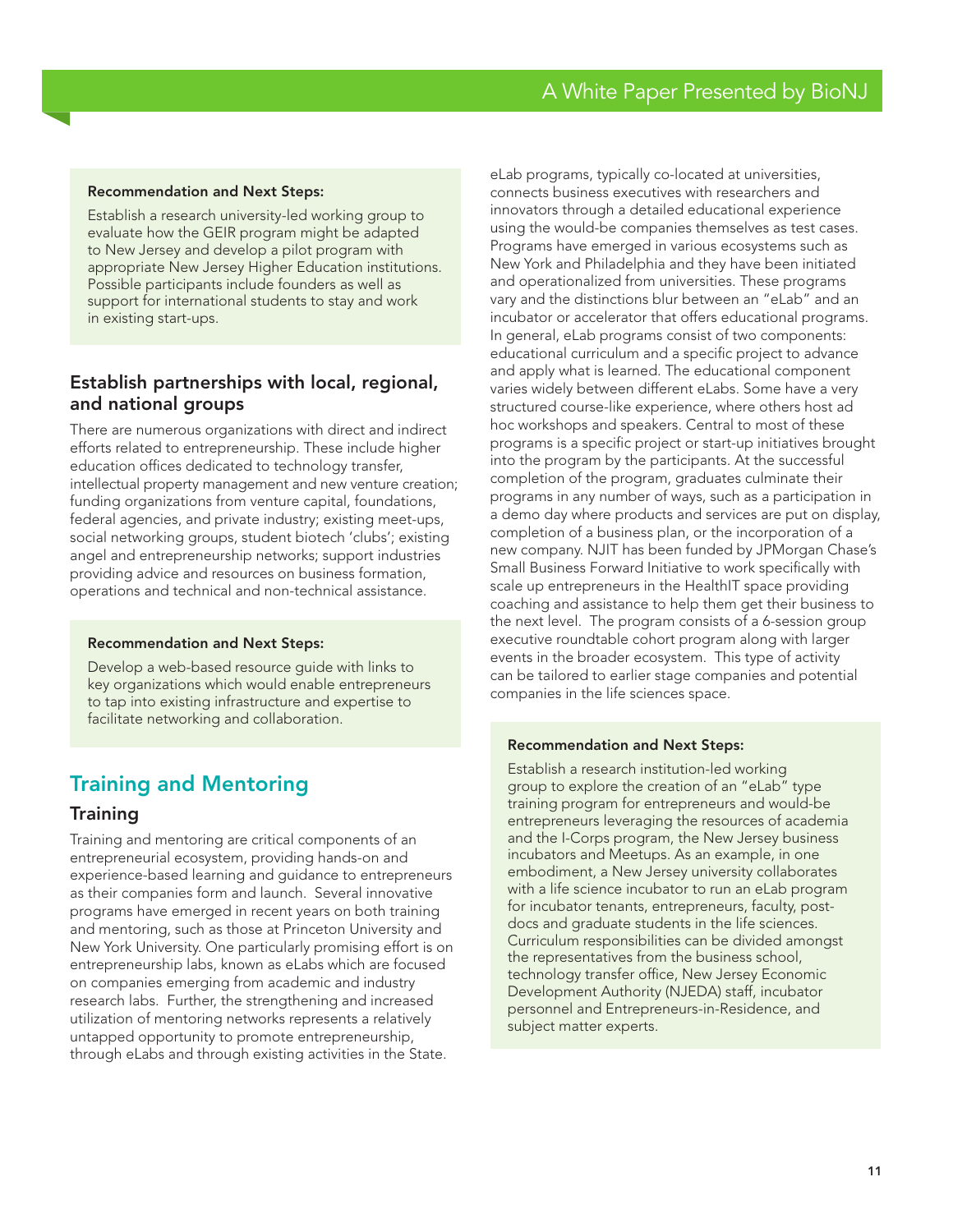## Mentoring Networks

New Jersey has a rich pool of experienced talent in the life sciences industry that can serve as a source of advice and coaching support to start-up entrepreneurs. Frequently the start-up entrepreneur is very focused on the development aspect of his/her business and is unaware of the business elements that are required to successfully take a product into the marketplace. Given the shifts and transitions in the New Jersey life sciences industry as a result of mergers and acquisition activity, there may be hidden opportunities to capitalize on this available talent in new ways. In the life sciences industry, much of the talent pool that is impacted by layoffs includes seasoned industry experts, with strong and highly valued knowledge. With an abundance of such talent in any local market, such circumstances present an opportunity to engage this population of experts in advisory activities with emerging CEOs and founders of early-stage, start-up companies. Additionally, these experts can be a resource for mentoring early career entrants as they step into the realities and uncertainties of their new career. A benefit to creating such advisory and mentorship opportunities is that it provides the individual in transition with a means to remain engaged in meaningful, relevant work while conducting his/her own job search.

*"Advice and business consulting services should be part of New Jersey's business model." And, "We need a lot of help with the business aspects of biotech. Ideally, we would like to find a retired scientist/business person to work with us for a significant time period."*

*– BioNJ Entrepreneurship Survey Respondent*

#### Recommendation and Next Steps:

Expand the use of existing mentoring programs such as the Executive Alliance for Life Science at BioNJ, the Entrepreneur-in-Residence program at the Center for Commercialization of Innovative Technologies in partnership with BioNJ, and NJIT's P2B program and investigate the creation of programs designed to encourage the development of future ecosystem leaders.

## Informational and Networking Programs

Entrepreneurs require a variety of inputs to form and launch their companies successfully. Accordingly, there are numerous ways to promote meaningful interactions through networking and programming to benefit start-up and emerging companies. In the BioNJ Entrepreneurship Survey, respondents were clear that this is one area

where New Jersey is strong; however, there are areas for improvement. First is educational and theme-based programming to support information-dense knowledge transfer for entrepreneurs. Second are networking forums for those who would start companies and the critical domain experts (e.g., intellectual property lawyers, financial experts) that are needed at various points in the early life of a company. Third are business development, partnering, and funding programs designed to promote the development of assets from the smaller companies to those who would fund, invest or partner, such as venture capitalists and larger biopharma companies. Lastly, there are celebration events meant to provide critical public relations about the successes of New Jersey firms and the impacts on the biopharma and healthcare industry. These events are among the most broadly attended in the cluster and promote industry awareness, trends and provide good will for the achievements coming out of the sector.

#### Recommendation and Next Steps:

Develop and support long-term and sustained programming to support the needs of the community throughout the year. There is opportunity for a variety of hosts and partners and stakeholders to support events and connect entrepreneurs and resources through various programming.

## Real Estate and Innovation Space

Appropriate real estate and facilities are required by even the smallest of life sciences companies. These range from a few hundred square feet of R&D labs in a shared facility or incubator to thousands of square feet capable of supporting myriad functions of a growing biopharma company. In this regard, New Jersey has multiple facilities throughout the region, concentrated in the central to northern parts of the state. However, the BioNJ Entrepreneurship Survey cited finding suitable real estate (after start-up funding) as the major challenge to establishing new companies. Further, costs were the most problematic factor, followed by sufficient access to university resources and to other companies. As market conditions ebb and flow, vacancy rates and resultant costs fluctuate, making conditions unpredictable at any one time. With over 3,100 life sciences establishments in the cluster (the largest in the country), New Jersey has a strong infrastructure for entrepreneurs to tap into to find suitable space for any type or stage of biopharma start-up.

#### *"State initiative when giving tax deals to Pharma companies should include space and mentors."*

*– BioNJ Entrepreneurship Survey Respondent*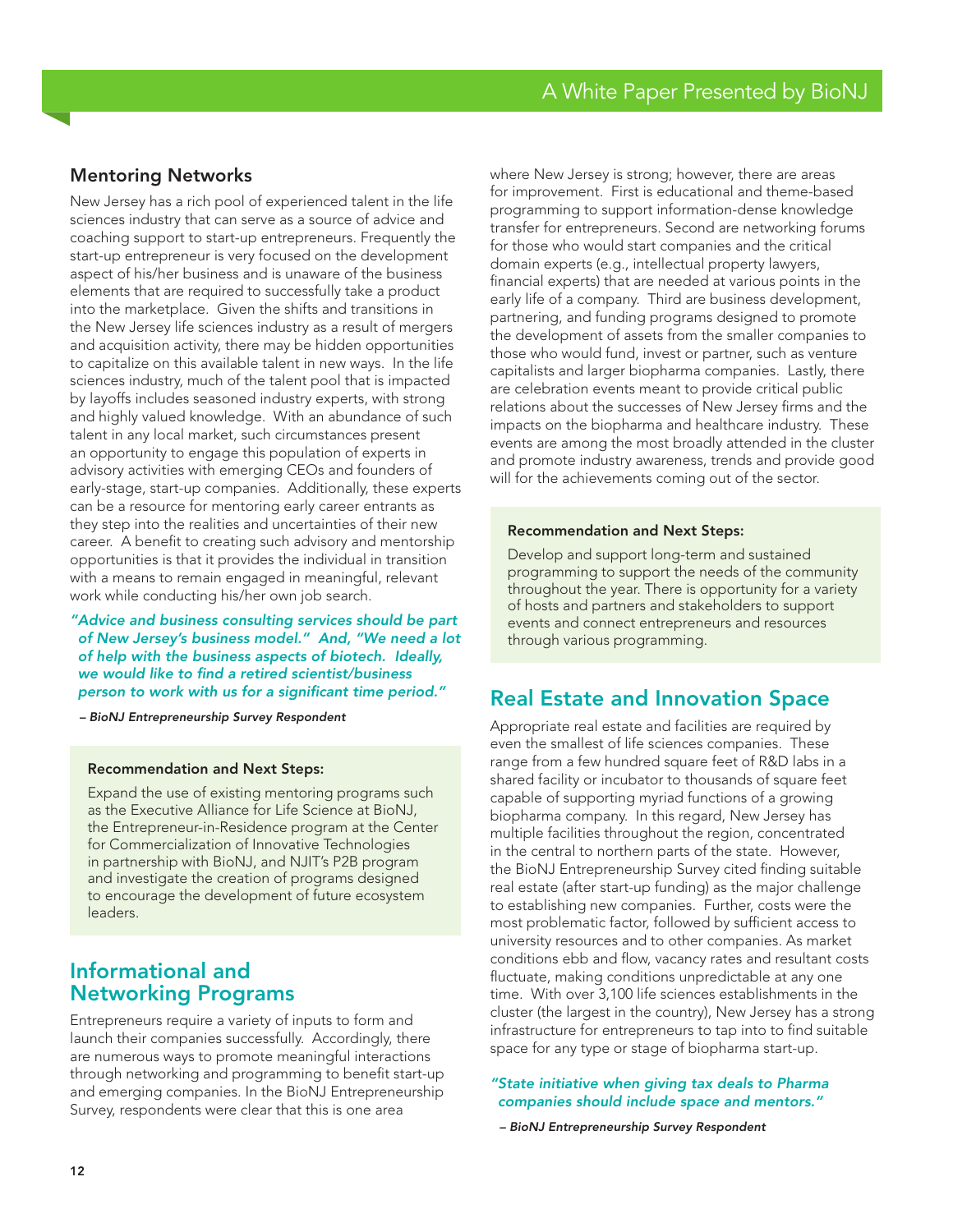#### Recommendation and Next Steps:

Develop a comprehensive resource containing an inventory of incubators, accelerators and specialty real estate. Develop a proposal to study how to expand on, leverage and network existing infrastructure that is affordable and accessible.

## Marketing and Communications

New Jersey is a major global biopharma cluster known for its unique confluence of big biopharma multinationals, emerging and start-up companies, university and academic research centers and the world's largest physical infrastructure of establishments for R&D, clinical research and development, manufacturing and distribution, and corporate headquarters and management. Situated in a geographic region boasting among the highest basic and development research investments from the federal government and industrial sectors, access to global financial centers, the firms are responsible for over half of all new drug approvals in any given year. Further, the numbers and concentrations of technical personnel are second to none globally, making New Jersey a bona fide global powerhouse in healthcare. Nowhere is the potential for advancing healthcare stronger and more promising than in New Jersey for entrepreneurs who are developing tomorrow's cures.

However, the perception of the State does not reflect that strength. There is a unique opportunity to brand the region and thereby change the perceptions, and ultimately create the appropriate environment to recruit entrepreneurs to our State, convert would-be entrepreneurs, support existing entrepreneurs and provide the entire panoply of tools, resources and connections.

#### Recommendation and Next Steps:

Develop and implement an integrated effort at the State level to promote New Jersey's robust life sciences ecosystem, and create and support a multiyear branding, advertising and marketing campaign including engagement of the community in publicity and sharing news, utilizing every significant media channel.

Tell New Jersey's life sciences story through a robust, multi-channel communications plan working in partnership with various state organizations, such as Choose New Jersey, the Business Action Center, the Office of the Secretary for Higher Education and the NJEDA. The multi-tiered plan will include e-newsletters, op-eds and advertising within state and national publications, and the building of online communities and electronic marketing campaigns.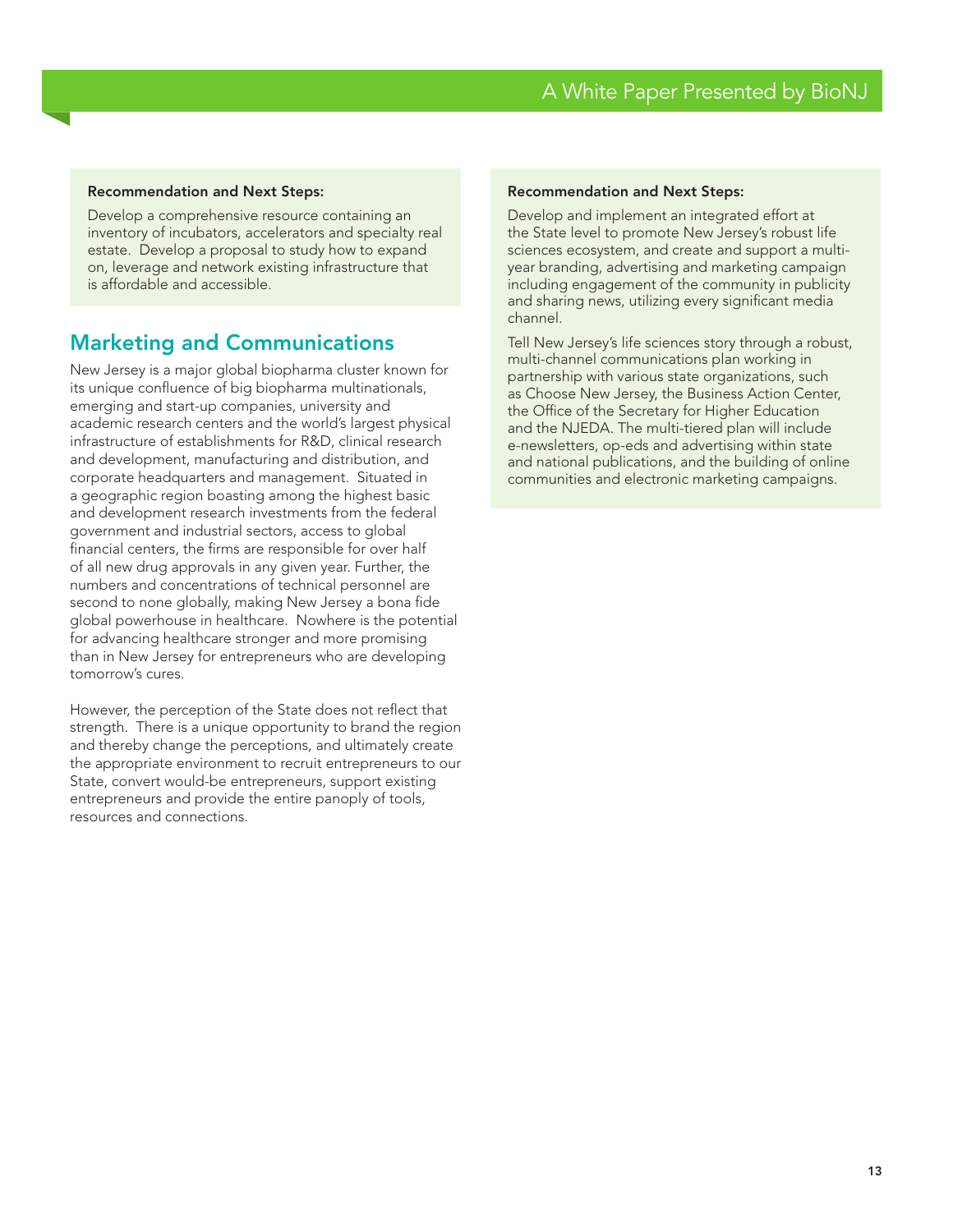# Appendix

## References

- BioNJ 2013 Industry Study, Life Sciences in New Jersey: Looking Beyond Biotech (http://bionj.org/news/ industry-research)
- BioNJ Entrepreneurship Survey (BioNJ, 2016)
- New Jersey Economic Development Authority Angel Investor Tax Credit Program (http://www.njeda.com/ technology\_lifesciences/angel\_investor\_tax\_credit\_ program)
- BioNJ internal research (for information requests: bionj@bionj.org)
- ChooseNJ (http://www.choosenj.com/Top-Industries/ Life-Sciences.aspx)
- Georgia Research Alliance (http://gra.org/page/1025/about\_gra.html)
- Massachusetts Life Science Center (http://www.masslifesciences.com/)
- MoneyTree Report (https://www.pwcmoneytree.com/)
- New Jersey Commission on Science and Technology (http://www.state.nj.us/scitech/)
- New Jersey Department of Labor and Workforce Development (http://lwd.state.nj.us/labor/lpa/pub/ empecon/empeconomy\_index.html)
- NYSTAR and NY Ventures (http://esd.ny.gov/nystar/) and (http://esd.ny.gov/NYVentures.html)
- SBIR and STTR Competitiveness (https://www.sbir.gov/ competitiveness)
- Tufts Center for the Study of Drug Development (http://csdd.tufts.edu/news/complete\_story/pr\_tufts\_ csdd\_2014\_cost\_study)

## BioNJ Entrepreneurship Advisory Committee

James M. Golubieski, Committee Chair New Jersey Health Foundation Foundation Venture Capital Group Vicki Gaddy, BioNJ

Yair Harel, Rutgers University Randy Harmon, New Jersey Small Business Development Center

Harish Krishnaswamy, Domain Associates

Diana Kyser, COOonDemand

Ravi Ragunathan, CohnReznick

Thomas Richardson, BioNJ Judith Sheft, NJIT Vincent Smeraglia, Rutgers University Yaniv Sneor, Mid Atlantic Bio Angels Ryan Starkes, BDO USA Alvin Stern, Cepter Biopartners Laurie Tzodikov, Princeton University Michael Wiley, Foundation Venture Capital Group Mina Zion, Rowan University